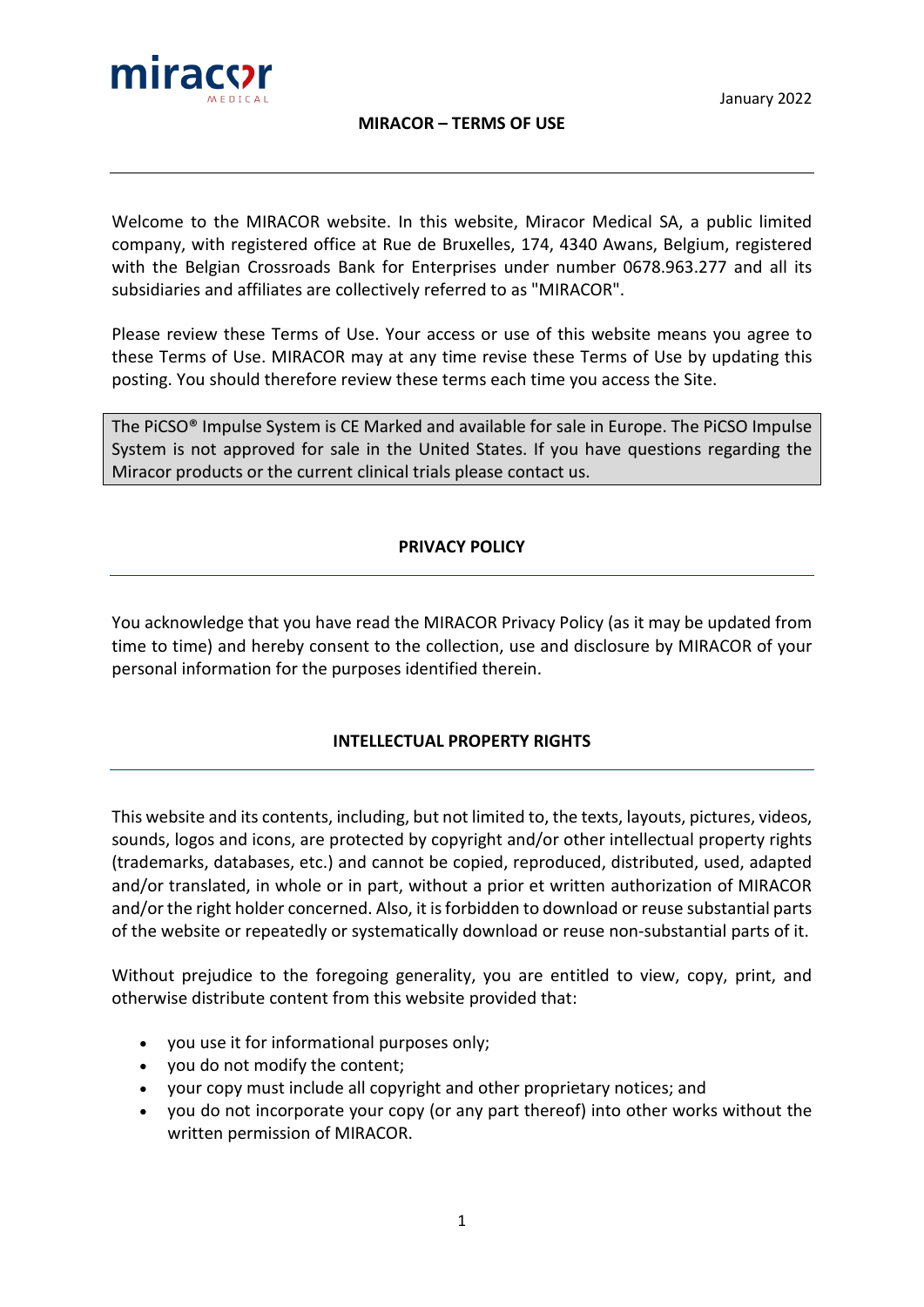

#### **TRADEMARKS AND TRADENAMES**

The MIRACOR name is a registered trademark of MIRACOR.

#### **LINKS TO THIRD-PARTY WEB-SITES**

Some links on this website will direct you to websites that are not owned or operated by us. These linked sites are not under our control. We provide these links for your convenience only and the inclusion of any link does not indicate endorsement, express or implied, investigation or verification by us. We do not make any representations, warranties or representations concerning their contents and you use these third-party websites solely at your risk. Your use of these linked sites may be subject to terms and conditions contained in these websites, which you should locate and review.

#### **LIMITATION OF LIABILITY**

MIRACOR maintains this website for information purposes only. While MIRACOR uses reasonable efforts to provide accurate and current information on this website, MIRACOR makes no warranties or representations as to its accuracy and assumes no responsibility or liability for any errors or omissions in the content of this website.

MIRACOR does not practice medicine, nor do we provide medical services or advice. The information on this website should not be considered medical advice. Please consult your physician about any concerns or questions you may have.

Neither MIRACOR, its subsidiaries, affiliates, their directors, officers, employees, agents, contractors nor any other party involved in creating, producing, or delivering the information on this website is liable for any direct, indirect, incidental, special, consequential, punitive or other damages whatsoever, arising out of or in connection with your access to or use of this website. This includes business interruption and loss of use, data, information and profits (regardless of the form of action, including but not limited to contract, negligence or other tortuous acts). This limitation applies even if MIRACOR has been advised of, or foresees, the possibility of any damages occurring.

Without limiting the generality of the foregoing, everything on this website is provided to you "as is", WITHOUT WARRANTY OF ANY KIND, EITHER EXPRESSED OR IMPLIED, INCLUDING, BUT NOT LIMITED TO, ANY IMPLIED WARRANTIES OF MERCHANTABILITY, FITNESS FOR A PARTICULAR PURPOSE, OR NON-INFRINGEMENT, except where such exclusions are prohibited by law.